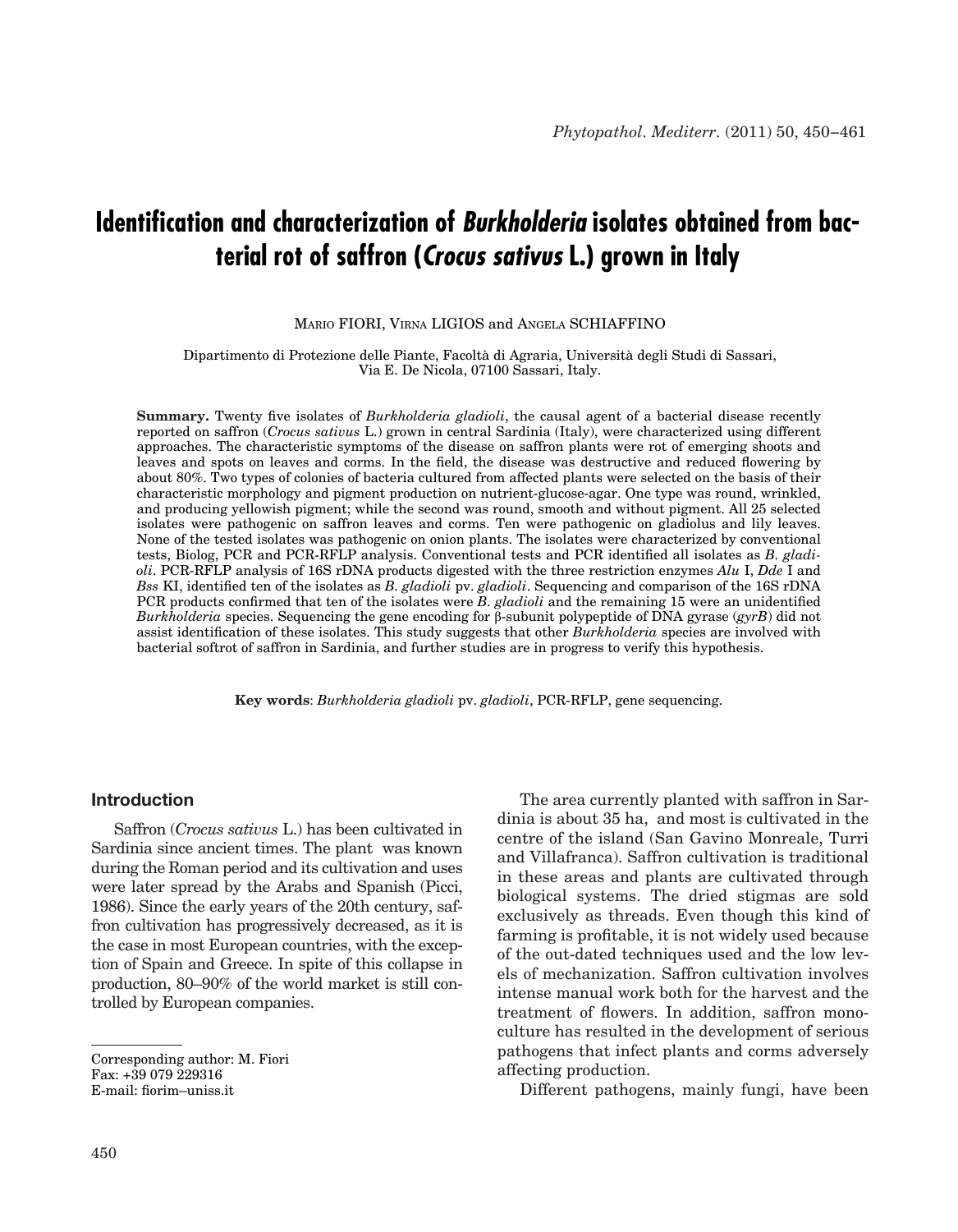reported on saffron. These include: *Macrophomina phaseolina* (Carta *et al*., 1982; Thakur *et al*., 1992; Ionita *et al*., 1995); *Fusarium oxysporum* f. sp. *gladioli* (Yamamoto *et al.*, 1956; Shah and Srivastava, 1984; Garcia-Jimenez *et al.*, 1985; Garcia-Jimenez and Alfaro-Garcia, 1987; Cappelli, 1994); *Fusarium solani* (Sud *et al*., 1999); *Penicillium aurantiogriseum* Dierckx (*Penicillium cyclopium*  Westl.) and *Penicillium hirsutum* Dierckx (*Penicillium corymbiferum* Westl.) (Francesconi, 1973; Picci, 1986; Cappelli *et al.*, 1991; Gu and Zhi*,* 1997; Fiori, 2002); *Rhizoctonia violacea* (Voglino, 1905; Nannizzi, 1941); *Stromatinia gladioli* (Drayton) Whetzel (Fiori *et al.*, 2007); *Phoma crocophila* (Mont.) Sacc. (Nannizzi, 1941); *Rhizoctonia violacea* var. *crocorum* (Nannizzi, 1941); *Bacillus croci* (Mizusawa, 1923) *Burkholderia* (*Pseudomonas*) *gladioli* pv. *gladioli* (Xu and Ge, 1990); *Bean yellow mosaic virus* (Russo *et al*., 1979); and *Turnip mosaic virus* (Chen and Chen, 2000).

Since 1980 researchers have found that different fungal diseases were associated with saffron diseased plants in Sardinia (Carta *et al*., 1982; Fiori, 2002; Fiori *et al*., 2007). Some of these are transmitted through the corms (Cappelli *et al*., 1991; Cappelli, 1994; Fiori, 2002). In addition, in 2003 a disease caused by bacteria was observed on saffron plants in the areas of San Gavino Monreale and Turri (Fiori *et al.,* 2005). Severe outbreaks of the disease occurred in the field, reducing flowering by about 80%.

*Bacillus croci* and *B.* (*Pseudomonas*) *gladioli* pv. *gladioli* are the only bacterial pathogens found in saffron. *Bacillus croci* is Gram negative, facultatively anaerobic with peritrichous flagella, pathogenic on *Crocus sativus* and the causal agent of rot lesions mainly on tubers. *Burkholderia gladioli* pv. *Gladioli* was isolated for the first time in 1921 (McCulloch, 1921), and is normally pathogenic on *Gladiolus* spp. and *Iris* spp. (Palleroni, 1984).

The objective of the present study was to characterize *Burkholderia* spp. isolates obtained from diseased saffron plants grown in Sardinia, using conventional and molecular methods.

## **Materials and methods**

## **Surveys and samples collection**

Surveys were mainly carried out in saffron fields in San Gavino Monreale and Turri, and

some fields in Villafranca, an area where bacterial softrot was not observed. A preliminary survey was carried out in 2003; subsequently the observations were made in 2005, 2006 and 2007. Field samples were collected in November (at the beginning of blooming) and then in March. Corms and plants were sampled in fields. In total 204 samples were processed (20 were collected from flowers, 80 from leaves and 104 from corms).

#### **Symptoms**

Field symptoms were observed in autumn and spring. They were characterized by rot on plants and spots on leaves and corms. In particular in autumn, during rainy and mild periods just before blooming, the sheaths that wrapped emerging shoots showed brown lesions (Figure 1a). Later the disease spread to the leaves and flowers and they rotted (Figure 1b and c). Brown rounded marks, surrounded by widespread reddish brown halos were observed on corms (Figure 1f). At the last stage of the disease, under high humidity, the spots became rotted. Symptoms on leaves were observed in autumn and also in spring. Reddishbrown spots, surrounded by widespread chlorotic halos occurred on foliar limbs (Figure 1, d and e). Subsequently, during wet periods, the veins and leaf edges are sometimes affected by the disease and in some cases the leaves bend and distal parts wither.

#### **Isolation and purification of bacteria**

The isolations were performed as reported by Fiori *et al*. (2005). Small portions (2–3 cm long) of flowers and leaves were disinfected by immersion in 0.5% sodium hypochlorite, while corms were washed in tap water before being disinfected by immersion in 0.5% sodium hypochlorite. After washing several times with sterile distilled water, pieces of infected tissues were taken from the edges of the symptomatic areas, and each sample was ground in a mortar with sterile phosphate buffer (PBS 0.1 M, pH 7.0). The resulting suspensions were diluted 1:10, streaked onto nutrient agar (NA, OXOID CM3, Basingstoke, Hampshire, UK) supplemented with 1% of D-glucose (NDA) Petri dishes, and then incubated at 25°C. The dishes were regularly checked and two different colony types appeared within 72 h: one type was smooth and the other wrinkled. Colonies were purified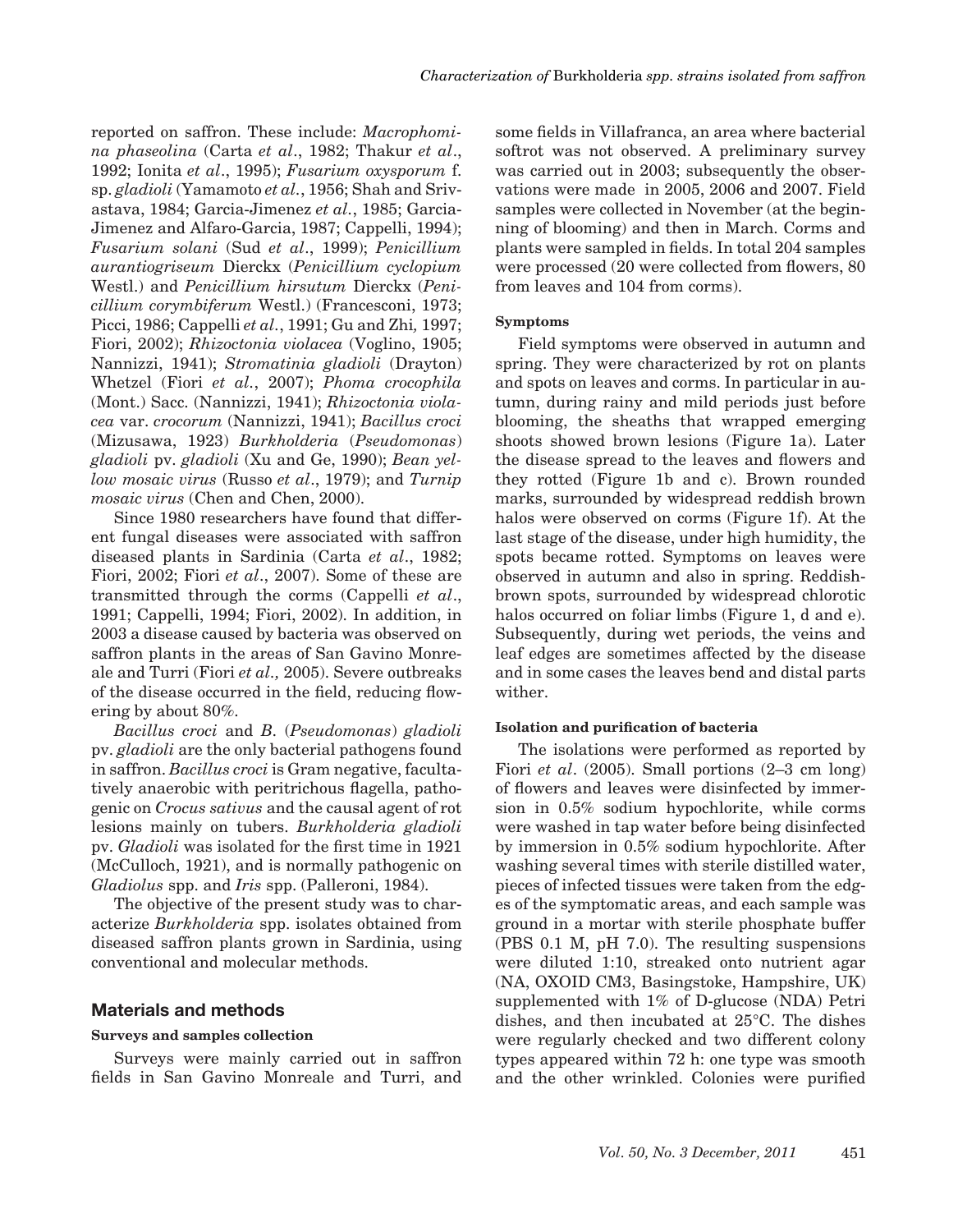

Figure 1. Symptoms of bacterial softrot in naturally infected saffron plants and corms: rot on emerging shoots, leaves and flowers (a, b and c); spots on leaves (d and e); brown marks surrounded by reddish brown halos on corm (f).

twice on NDA and streaked on NA for long-term storage at 4°C.

#### **Pathogenicity test**

The isolates were grown on NA for 3 d at 25°C and then colonies were resuspended in sterile distilled water (SDW). Bacterial suspensions were spectrophotometrically measured and adjusted to a concentration of about  $10<sup>7</sup>$  cfu mL<sup>-1</sup>. Each isolate was inoculated into ten saffron plants and ten corms, four gladiolus, four lily and four onion plants. Saffron plants were inoculated by nebulizing leaves each previously injured with a sterile needle. Corms, gladiolus, lily and onion

plants were inoculated by pouring a drop of bacterial suspension on injured surfaces. The same number of saffron plants and corms, gladiolus, lily and onion plants were inoculated with SDW as controls. The inoculated plants were covered with plastic bags and kept in greenhouse at a minimum temperature of 20°C, and fertilised and watered as required. Saffron corms, after inoculation, were planted in pots containing a sterile commercial soil, kept in greenhouse and similarly managed. Plants and corms were checked regularly for symptom development. Re-isolations were made from diseased plants and corms, as described above.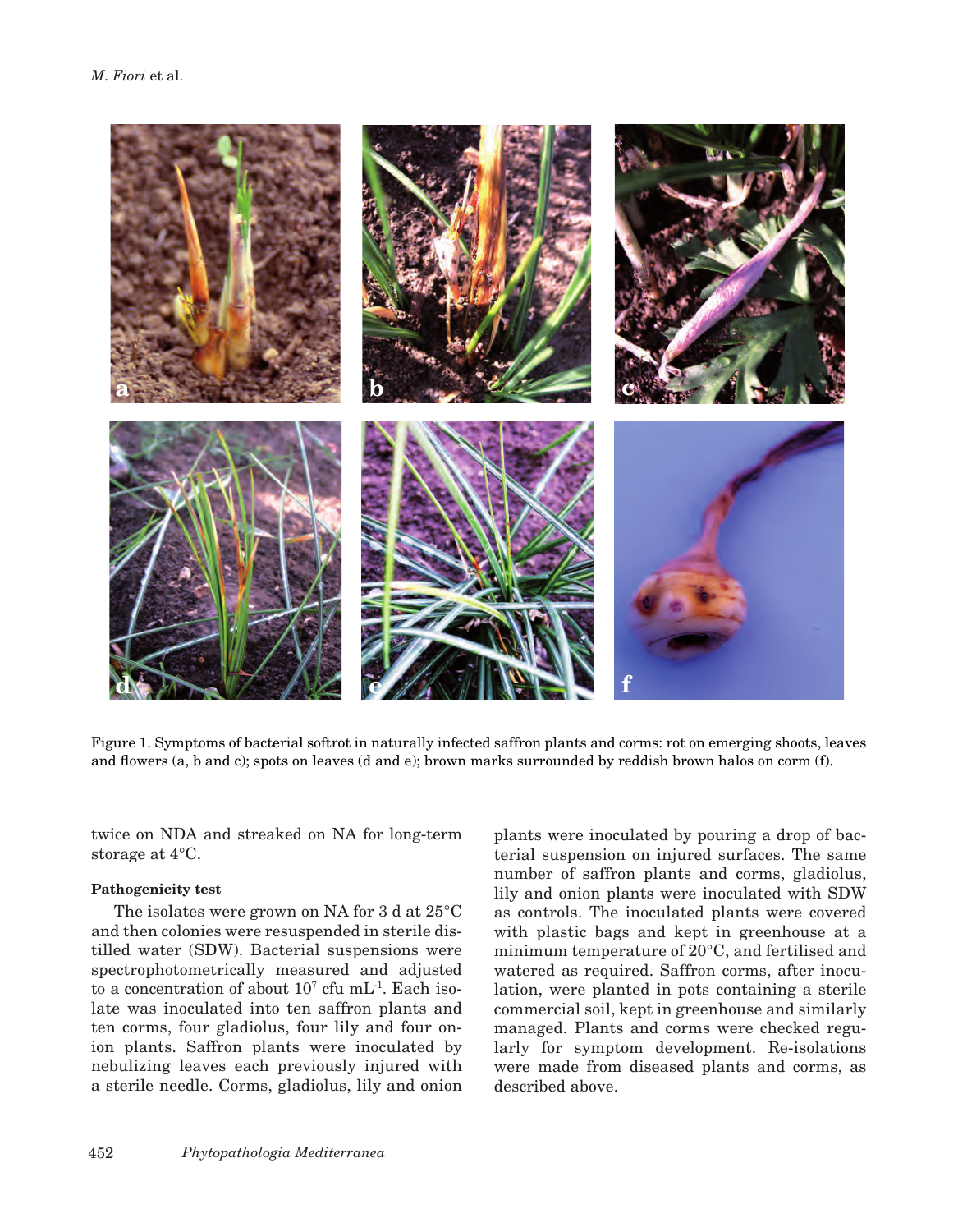#### **Identification of bacteria**

Bacterial isolates and their re-isolates were identified using biochemical and physiological tests (Palleroni, 1984; Chun and Jones, 2001) (Table 1), nutritional profile analysis using computerised the Biolog system (Biolog Inc., Hayward, CA, USA) and PCR.

The Biolog system is based on tests for the oxidation of 95 substrates in 96-well microtiter plates. For nutritional profile analysis the isolates were grown on Biolog universal growth medium (Biolog Inc.) and incubated at 28°C. After 18 h the cultures were collected using swabs and suspended in 0.85% saline solution (GN/GP-IF; Biolog Inc.). Each plate was inoculated with 150 µl per well of bacterial suspension, which had been turbidimetrically adjusted with saline solution to the appropriate density (optical density was determined at 590 nm). The microplates were incubated at 28°C for 20 h, analyzed and identified using the database software, version 6.01 (Biolog Inc.).

For PCR identification, total DNA was extracted by Dneasy Blood & Tissue Kit (Qiagen, Valencia, CA, USA) according to the manufacturer's instructions. PCRs were performed using primers LP1 (5'-GGGGGGTCCATTGCG-3') and LP4

Table 1. Main characteristics of bacterial isolates from saffron and *B. gladioli* pv. *gladioli* CFBP2427 type strain.

|                                      | Bacterial isolates from saffron | B. gladioli pv. gladioli |           |
|--------------------------------------|---------------------------------|--------------------------|-----------|
| Characteristic                       | Group A <sup>a</sup>            | Group $B^b$              | CFBP2427  |
| Gram reaction                        |                                 |                          |           |
| Oxidase                              | $^{+}$                          | $^{+}$                   | $^{+}$    |
| Catalase                             | $^{+}$                          | $^{+}$                   | $^{+}$    |
| Poly-b-hydroxybutyrate               | $\ddot{}$                       | $^{+}$                   | $^{+}$    |
| Arginine dihydrolase                 |                                 |                          |           |
| Nitrate reduction to NO <sub>2</sub> |                                 | $^{+}$                   |           |
| Hydrolysis of: gelatin               |                                 | $\pm$                    | $\pm$     |
| starch                               |                                 |                          |           |
| O-F Glucose test                     | $\Omega$                        | $\Omega$                 | O         |
| Growth at: pH 4                      |                                 | $^{+}$                   | $\ddot{}$ |
| pH8                                  | $^{+}$                          | $^{+}$                   | $\ddot{}$ |
| pH9                                  |                                 |                          |           |
| Growth in 3% NaCl                    |                                 | $^{+}$                   | $\pm$     |
| Growth at $40^{\circ}$ C             | $\pm$                           | $\pm$                    | $\ddot{}$ |
| Utilization of: Arabinose            | $\pm$                           | $^{+}$                   | $\ddot{}$ |
| Maltose                              |                                 |                          |           |
| Mannose                              | $^+$                            | $^{+}$                   | $^{+}$    |
| L-Arabitol                           | $^{+}$                          |                          |           |
| $meso$ -Erythritol                   |                                 |                          |           |
| D-Tartrate                           |                                 | $^{+}$                   | $\pm$     |
| L-Tartrate                           |                                 | $\,{}^+$                 | $^{+}$    |
| $meso-Tartrate$                      | $\pm$                           |                          | $^{+}$    |
| L-Threonine                          | $\overline{+}$                  | $^{+}$                   | $^{+}$    |

a Group A = DPPZ 9, DPPZ 10, DPPZ 11, DPPZ 12, DPPZ 13, DPPZ 14, DPPZ 15, DPPZ 16, DPPZ 17, DPPZ 18, DPPZ 19, DPPZ 20, DPPZ 21, DPPZ 23 and DPPZ 27:

b Group B = DPPZ 22, DPPZ 24, DPPZ 25, DPPZ 26, DPPZ 28, DPPZ 29, DPPZ 30, DPPZ 31, DPPZ 32, DPPZ 33

+, Positive reaction; - , negative reaction; O, oxidative reaction.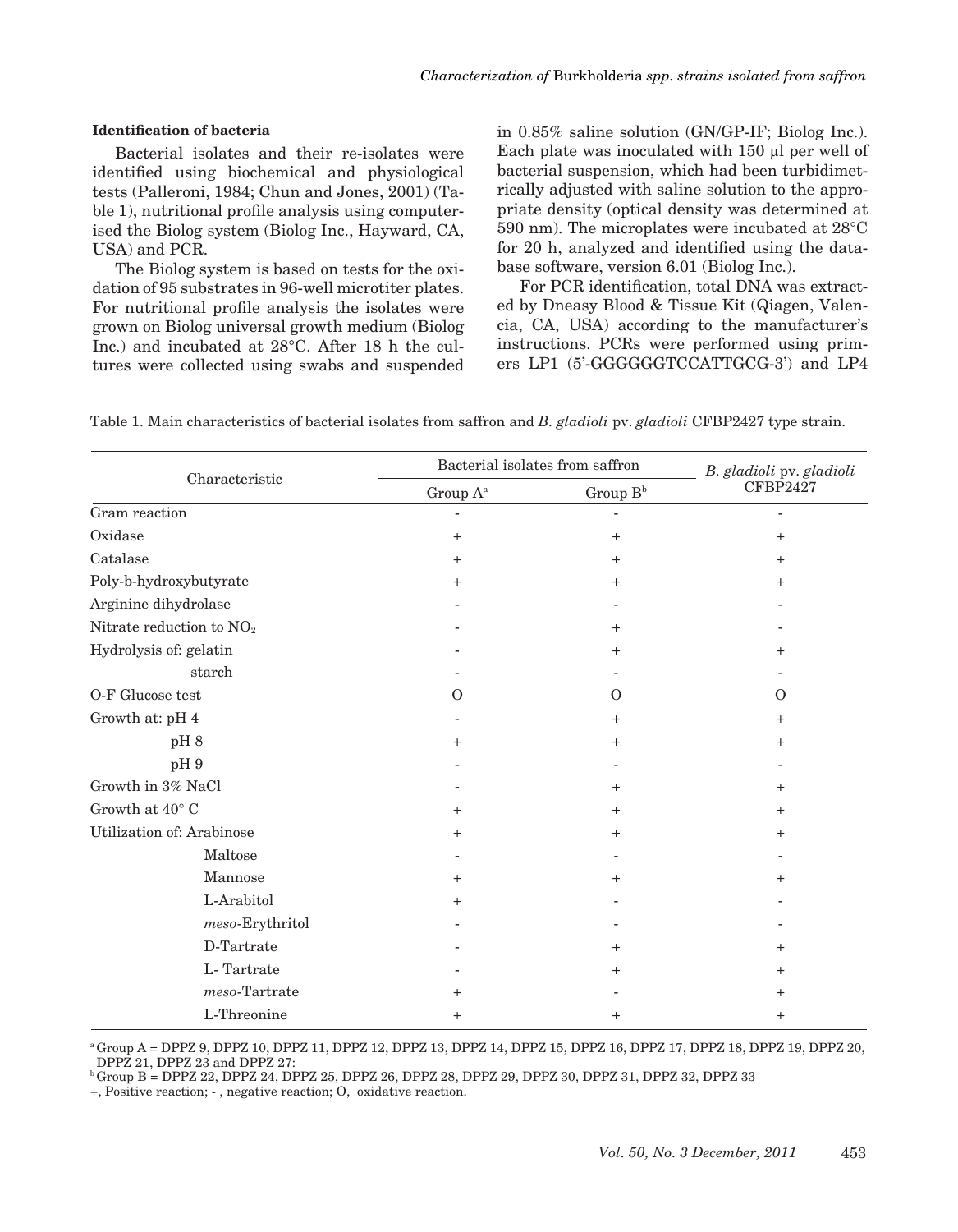(5'-AGAAGCTCGCGCCACG-3') designed on 23S ribosomal DNA sequence (Whitby *et al*., 2000), with a PCR express Thermal cycler (Hybaid). Each reaction contained 1  $\mu$ M of each primer, 200  $\mu$ M each deoxynucleoside triphosphate, 1 U of Go Taq DNA polymerase (Promega),  $1 \times$  buffer containing 1.5 mM  $MgCl<sub>2</sub>$ , 10 ng of genomic DNA in a total volume of 50 µl. The PCR program consisted of an initial denaturation of 95°C for 3 min and subsequent 30-cycle amplification: annealing at 60°C for 10 s, denaturation at 95°C for 10 s and extension at  $72^{\circ}$ C for 60 s. Following amplification, 10 µl of each reaction mixture was subjected to electrophoresis in a 1% agarose gel in TAE buffer (pH 8.0). The PCR products were visualized and photographed after SYBR Safe (Invitrogen, Carlsbad, CA, USA) DNA gel staining. Positive results were assessed by the amplification of a 700 bp band (Whitby *et al*., 2000).

# **Molecular characterization of bacteria**

RFLP analysis was carried out using the restriction endonucleases *Alu* I, *Dde* I and *Bss* KI (New England Biolab, Beverly, MA, USA) on PCR products (about 1500 bp) obtained with primers fD1 (5'-CCGAATTCGTCGACAACAGAGTTTGATC-CTGGCTCAG-3') and rD1 (5'-CCCGGGATCCAA-GCTTAAGGAGGTGATCCAGCC-3') (Segonds *et al*., 1999) which amplify the 16S rDNA. Type strains of *B. gladioli* pv. *gladioli* CFBP 2427, *B. gladioli* pv. *agaricicola* CFBP 3580, *B. gladioli* pv. *alliicola* CFBP 2422, *B. glumae* CFBP 2430 and *B. plantarii* CFBP 3997 were used as reference controls.

PCR amplification of *gyrB* gene, encoding the β-subunit polypeptide of DNA gyrase, was carried out according to Maeda *et al*. (2006). The degenerate primers UP-1E (5'-CAGGAAACAGCTATGAC-CAYGSNGGNGGNAARTTYRA-3') and AprU (5'-TGTAAAACGACGGCCAGTGCNGGRTCYT-TYTCYTGRCA-3') were used for the first amplification and a nested PCR was carried out on the obtained product with primers M13(-21) (5'-TG-TAAAACGACGGCCAGT- 3') and M13R (5'- CAG-GAAACAGCTATGACC-3') (Maeda *et al*., 2006). A fragment of 1000 bp was produced for this gene.

In order to obtain the entire sequence of *gyrB* and 16S rDNA both strands of the fragments were sequenced by BMR Genomics s.r.l., DNA sequencing service (Padua, Italy; www.bmr-genomics.it).

The 16S rDNA gene of the type strains *B. gladioli* pv. *gladioli* CFBP 2427, *B. gladioli* pv. *agaricicola* CFBP 3580 and *B. gladioli* pv. *alliicola* CFBP 2422 were also sequenced as they were not present in Genbank. Sequences were aligned using the CLUSTAL W software (Chenna *et al*., 2003; www. ebi.ac.uk/clustalw) and compared with those present in Genbank using the BLAST software (Altschul *et al*., 1997; www.ncbi.nlm.nih.gov/blastn). Comparison with other *Burkholderia* sequences were made using BLASTN 2.2.22 software (Altschul *et al*., 1997).

# **Results**

The bacterial isolates obtained from diseased saffron plants were divided in two groups according to their colonial morphology on NDA medium after 4 d incubation. The colonies of the first group were smooth, white-cream and, with backlight, pale green in colour. The colonies of the second group were wrinkled, green-yellow in colour and each produced a yellow diffusible pigment. On the basis of these characteristics, a total of 25 isolates were selected: 15 belonged to the group A (smooth colony type) and 10 to the group B (wrinkled type) (Table 1).

All the 25 isolates were pathogenic and induced specific symptoms on saffron leaves and corms (Figure 2a and b). The isolates of the group B (isolates DPPZ 22, DPPZ 24, DPPZ 25, DPPZ 26, DPPZ 28, DPPZ 29, DPPZ 30, DPPZ 31, DPPZ 32, DPPZ 33) were also pathogenic on gladiolus and lily leaves (Figure 2, c and d). None of the isolates were pathogenic on onion plants.

The results of the main biochemical and physiological tests are reported in Table 1. Although there were some differences, on the basis of these results group A and group B isolates could be ascribed to *B. gladioli*. Characterisation using the Biolog system resulted in the identification of ten isolates as *B. gladioli* (probability ranged from 82 to 99%), while the remaining fifteen isolates were not identified (Table 2).

In the PCR analysis using the primers LP1 and LP4, the 25 saffron isolates and the type strains of *B. gladioli.* pv. *gladioli* CFBP 2427 and *B. gladioli* pv. *alliicola* CFBP 2422 used as controls produced the same species-specific amplification product of 700 bp (Whitby *et al*., 2000) (Figure 3). Moreover,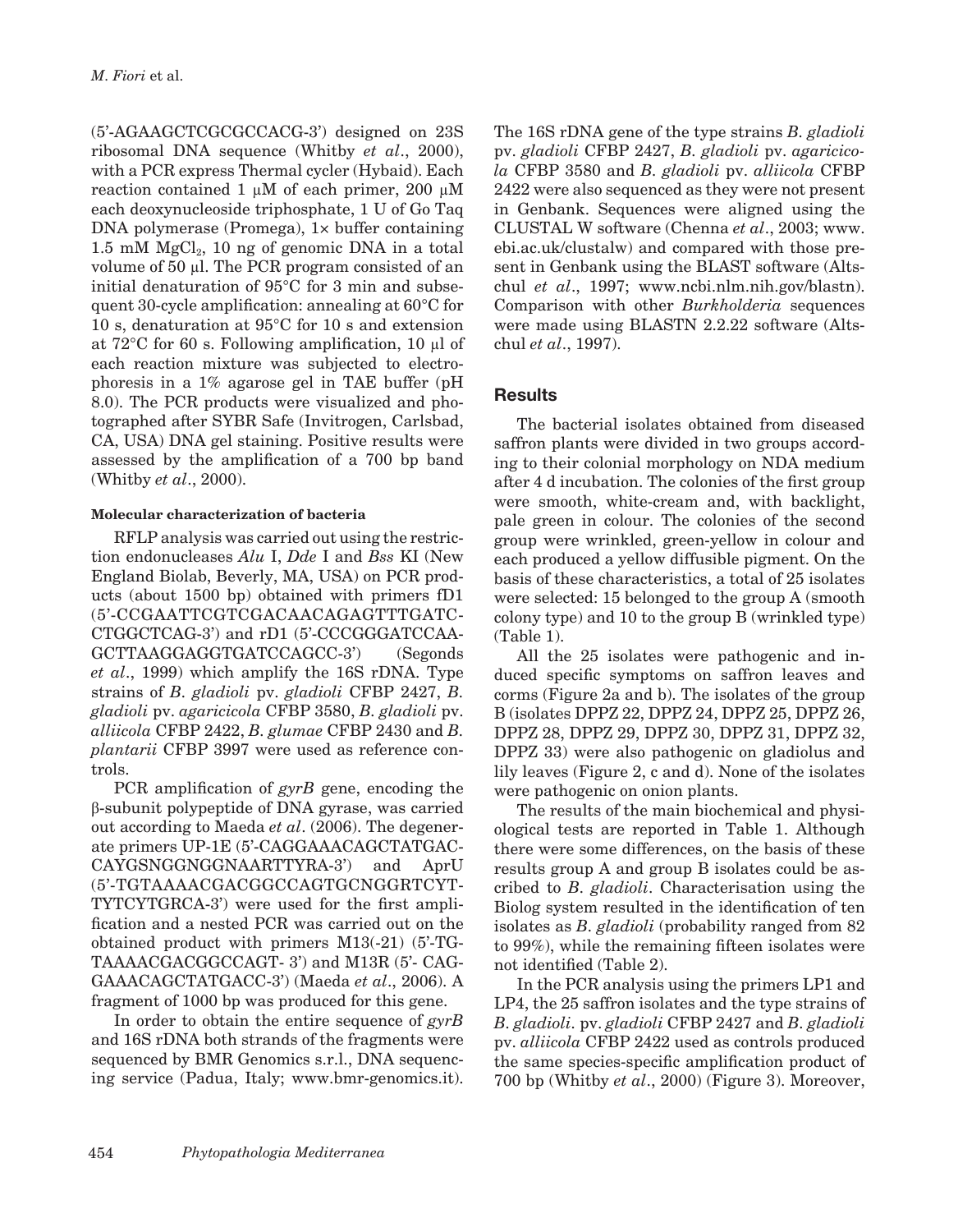

Figure 2. Symptoms of bacterial softrot in an experimentally infected saffron plant and corm (a and b), and on gladiolus (c) and lily (d) leaves.

a single 16S rDNA amplification product of about 1500 bp was produced for all the isolates using primers fD1 and rD1 (Figure 4). RFLP analysis of the 16S rDNA fragments using *Alu* I, *Dde* I and *Bss* KI restriction endonucleases gave the same patterns for the group B isolates (B, D, F) of the type strain *B. gladioli* pv. *gladioli* CFBP 2427. The patterns produced by the isolates of the group A were different from all the reference strains used in this study (Figure 4).

Both strands of PCR products were sequenced using primers fD1 and rD1. The 16S ribosomal gene sequences were aligned. Two types of sequences were obtained with about 96% similarity; they differed for 58 out of 1460 nucleotides. The first type of sequence, which was common to the group B isolates, had the most significant similarity (99%) with the 16S ribosomal RNA gene sequence of *B. gladioli* with accession number EF088208. They differed only for two nucleotides: C instead of T (nt 176) and T instead of C (nt 178). One of these identical sequences, DPPZ22, was deposited in Genbank under accession number GU479033.

The group A isolates had a second type of sequence which had the highest similarity (99%) with a *Burkholderia* sp. that degrades phenanthrene AF247494 (Friedrich *et al*., 2000). The sequence of DPPZ13, representative of this group of isolates, was deposited in Genbank under accession no. GU479034. None of the Genbank sequences that matched this type of sequence belonged to *B. gladioli*.

The two types of 16S sequences, GU479033 and GU479034 *B. gladioli*, were aligned with the sequences of *B. gladioli* EF088208, *B. cepacia* EU024184, *B. multivorans* EU024178, *B. plantarii* EU024175 and *B. glumae* EU24181, already present in Genbank, and with *B. gladioli* pv. *gladioli* CFBP 2427 (GU936677), *B. gladioli* pv. *agaricicola* CFBP 3580 (GU936678) and *B. gladioli*  pv. *alliicola* CFBP 2422 (GU936679), sequenced in the present study, as they were not present in Genbank (Tables 3 and 4).

Comparison of the data obtained indicated a similarity of 99% between sequence GU479033 and the following: *B. gladioli* (EF088208), *B. gladioli* pv. *gladioli* CFBP 2427 (GU936677), *B. gladioli* pv. *agaricicola* CFBP 3580 (GU936678) and *B. gladioli* pv. *alliicola* CFBP 2422 (GU936679). The comparison with *B. plantarii* (EU024175) and *B. glumae* (EU024181) revealed 98% similarity, while 97% similarity was found with *B. cepacia* **(**EU024184) and *B. multivorans* (EU024178) (Table 3).

Sequence GU479034 had 96% similarity with *B. gladioli* (EF088208), *B. gladioli* pv. *gladioli* CFBP 2427 (GU936677), *B. gladioli* pv. *agaricicola* CFBP 3580 (GU936678) and *B. gladioli* pv. *alliicola* CFBP 2422 (GU936679), *B. plantarii* (EU024175), *B. glumae* (EU024181), *B. cepacia* (EU024184) and 95% with *B. multivorans* (EU024178) (Table 4). *Burkholderia* sp. GU479034 sequence has 41 nucleotides which are present only in this species.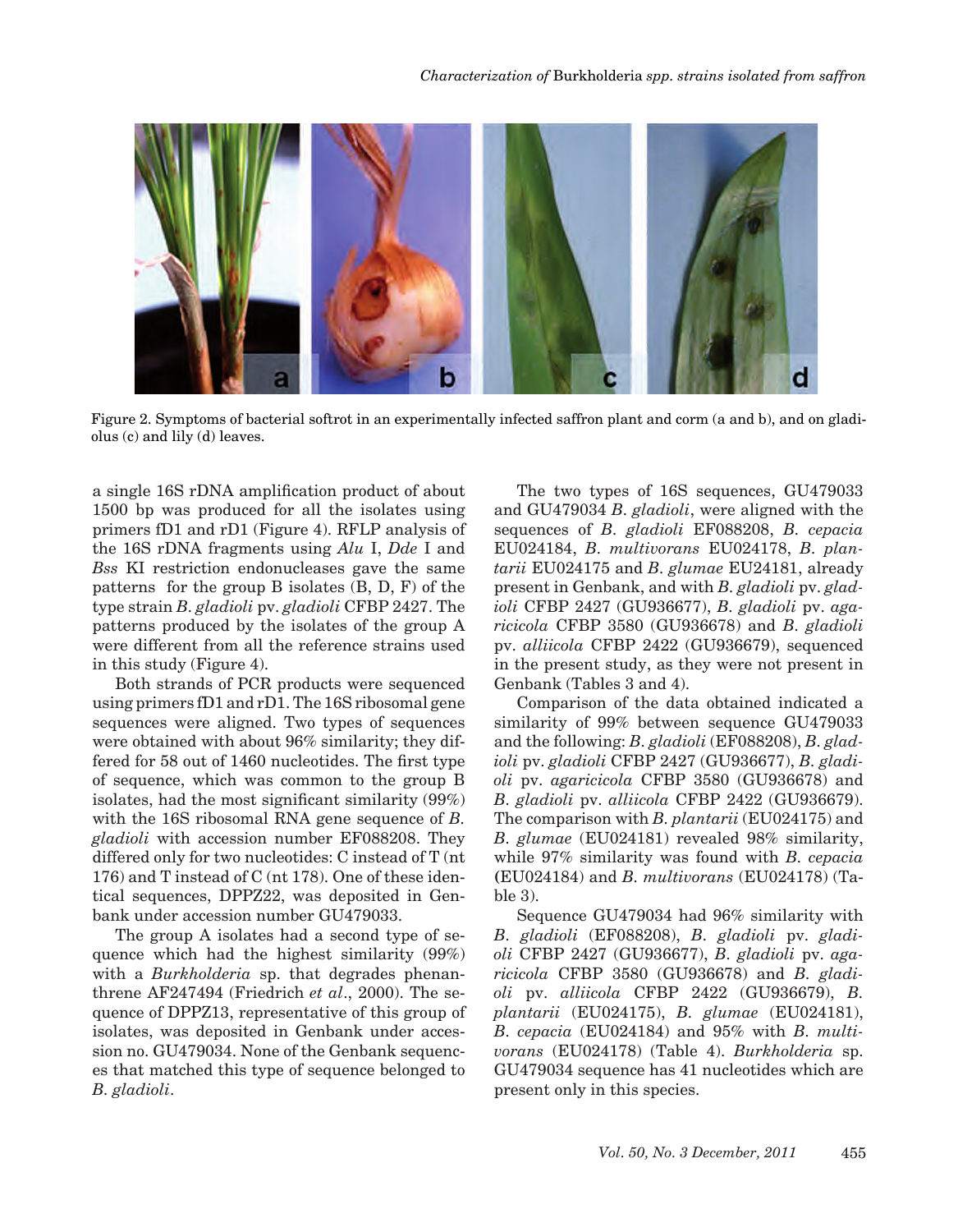| Isolate         | Identification BIOLOG                              | PROB | <b>SIM</b>     | <b>DIST</b>    |
|-----------------|----------------------------------------------------|------|----------------|----------------|
| DPP 9z          | Not identified (B. gladioli)                       |      | 0.355          | 10.85          |
| DPP 10z         | Not identified (B. gladioli)                       |      | 0.121          | 13.31          |
| DPP 11z         | Not identified (P. fluorescens;                    |      | 0.275          | 12.87          |
|                 | B. gladioli)                                       |      | 0.00           | 15.31          |
| DPP 12z         | Not identified (P. fluorescens;<br>B. gladioli)    |      | 0.304<br>0.011 | 11.84<br>12.91 |
| DPP 13z         | Not identified (P. fluorescens;<br>B. gladioli)    |      | 0.313<br>0.00  | 11.95<br>14.15 |
| DPP 14z         | Not identified (P. fluorescens;<br>B. gladioli)    |      | 0.237<br>0.002 | 13.95<br>15.59 |
| DPP 15z         | Not identified (B. gladioli;                       |      | 0.122          | 14.28          |
|                 | Acinetobacter calcoaceticus gen. 1)                |      | 0.060          | 14.51          |
| DPP 16z         | Not identified (B. gladioli)                       |      | 0.351          | 10.97          |
| DPP 17z         | Not identified (P. fluorescens;                    |      | 0.274          | 12.95          |
|                 | B. gladioli)                                       |      | 0.00           | 15.04          |
| DPP 18z         | Not identified (P. fluorescens;<br>B. gladioli)    |      | 0.274<br>0.00  | 12.95<br>15.04 |
| DPP 19z         | Not identified (B. pyrrocinia;<br>B. gladioli)     |      | 0.202<br>0.103 | 11.66<br>11.88 |
| DPP 20z         | Not identified (B. gladioli;                       |      | 0.350          | 10.18          |
|                 | P. fluorescens)                                    |      | 0.037          | 10.92          |
| DPP 21z         | Not identified (P. fluorescens;<br>B. gladioli)    |      | 0.343<br>0.00  | 11.20<br>14.65 |
| DPP $23z$       | Not identified (B. phenazinium;<br>P. fluorescens) |      | 0.328<br>0.001 | 11.54<br>13.34 |
| DPP 27z         | Not identified (B. gladioli)                       |      | 0.256          | 13.45          |
| DPP 22z         | Identified B. gladioli                             | 96%  | 0.784          | 2.80           |
| DPP 24z         | Identified B. gladioli                             | 91%  | 0.691          | 3.62           |
| DPP 25z         | Identified B. gladioli                             | 98%  | 0.742          | 3.62           |
| DPP 26z         | Identified B. gladioli                             | 96%  | 0.744          | 3.41           |
| ${\rm DPP}$ 28z | Identified B. gladioli                             | 99%  | 0.706          | 4.40           |
| ${\rm DPP}$ 29z | Identified B. gladioli                             | 96%  | 0.784          | 2.80           |
| ${\rm DPP}$ 30z | Identified B. gladioli                             | 98%  | 0.824          | 2.36           |
| ${\rm DPP~31z}$ | Identified B. gladioli                             | 99%  | 0.830          | 2.44           |
| ${\rm DPP}$ 32z | Identified B. gladioli                             | 98%  | 0.839          | 2.19           |
| ${\rm DPP}$ 33z | Identified B. gladioli                             | 82%  | 0.527          | 5.44           |

Table 2. Results of Biolog test for 25 saffron isolates.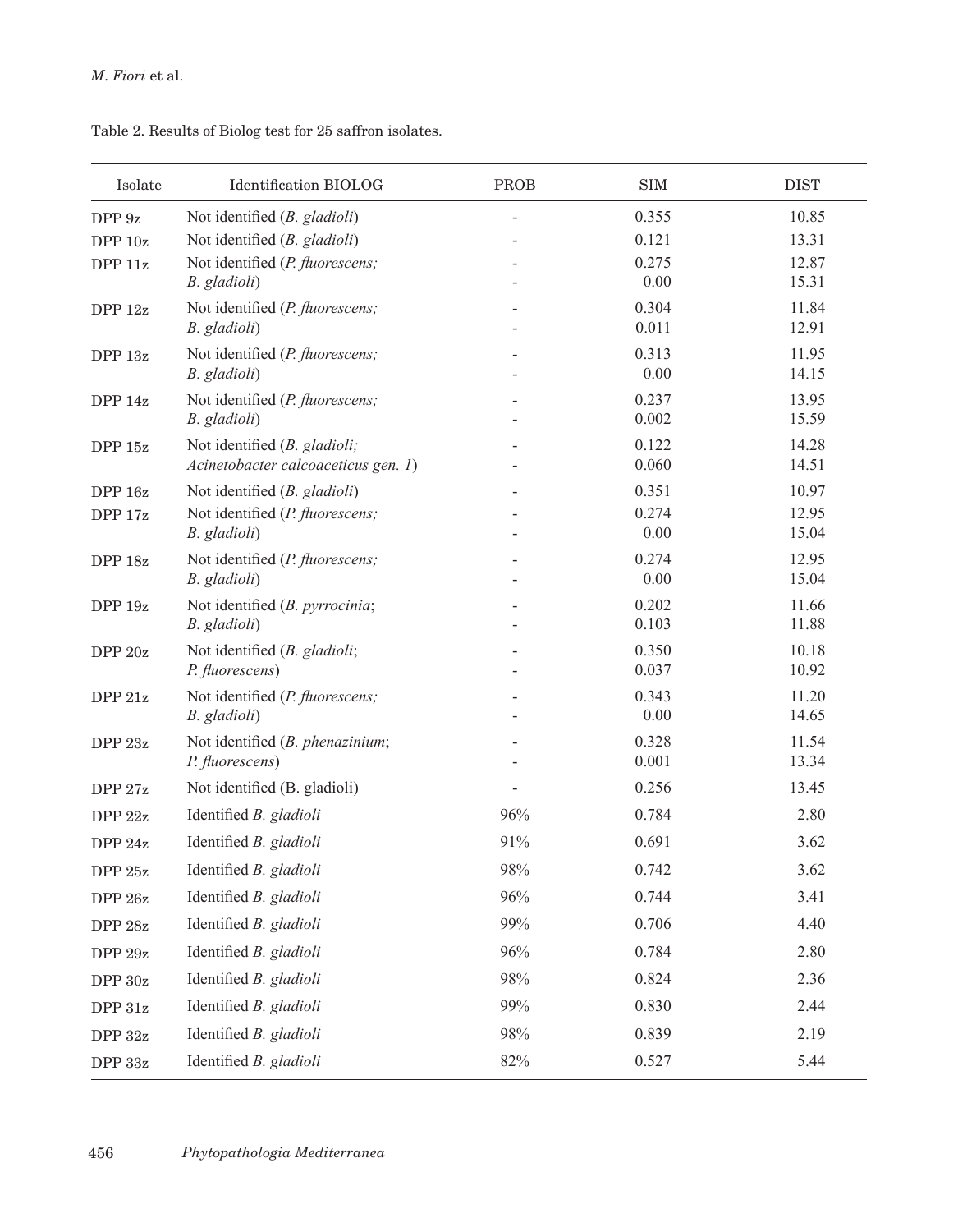

Figure 3. Amplification products from *Burkholderia* spp. obtained using LP1 and LP4 primers. Lane M, 1 Kb plus DNA ladder (Invitrogen); lane 1, type strain *B. gladioli* pv. *gladioli* CFBP 2427; lane 2, *B. g.* pv. *alliicola* CFBP 2422; lane 3, SDW; lane 4, band produced by group A and group B saffron isolates.

To obtain more precise identification of the group A saffron isolates, DPPZ 13 *gyrB* gene was sequenced (data not shown) and analysed. BLAST search gave the following results: the highest similarity of 90% was found with *B. thai-* *landensis* (CP000086); 87% with *B. plantarii* (AB190644) and *B. cepacia* (AB190575); only 86% with *B. gladioli* (AB190622), *B. gladioli* pv. *agaricicola* (AB220902) and *B. gladioli* pv. *alliicola* (AB190640) (Table 5).



Figure 4. Restriction fragment length polymorphism patterns of *Burkholderia gladioli* and unidentified strains isolated from saffron after digestion of PCR amplification products obtained with fD1 and rD1 primers with the restriction endonucleases *Alu*I (A and B), *Dde*I (C, D, D1 and D2) and *BssK*I (E, F and G). M = 100 bp ladder (Invitrogen); U = uncut product; (B, D, F) = *B. gladioli* pv. *gladioli* CFBP 2427; (B, D, F) = Group B isolates; (B, D2, F) = *B. gladioli* pv. *alliicola* CFBP 2422; (A, D1, F) = *B. glumae* CFBP 2430; (B, D, G) = *B. gladioli* pv. *agaricicola* CFBP 3580; (B, D1,  $F$ ) = *B. plantarii* CFBP 3997; (A, C, E) = Group A isolates.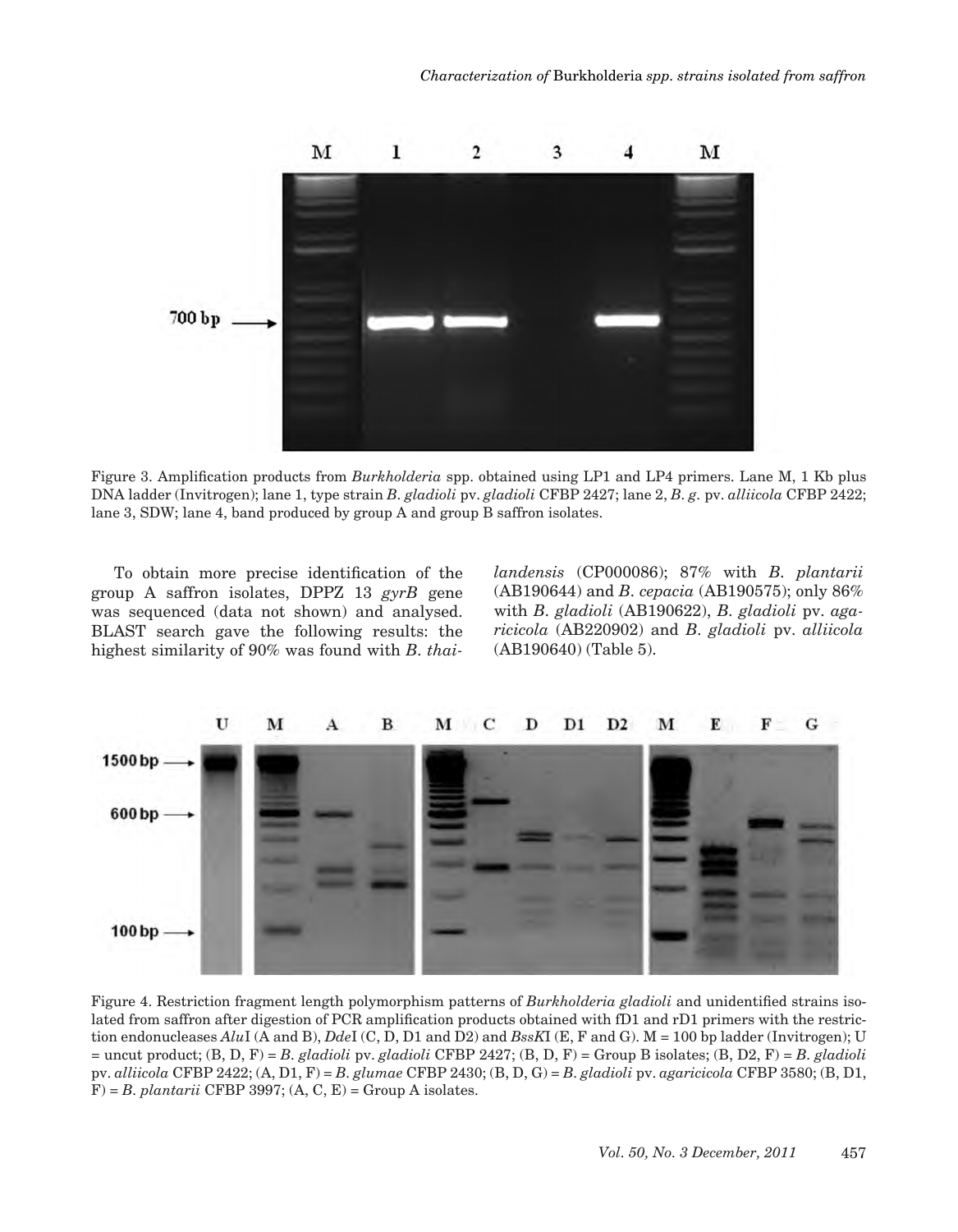| Accession<br>No. | Description                                                                          | Max<br>score | Total<br>score | Query<br>coverage<br>$(\%)$ | E value | Max<br>ident.<br>$(\%)$ |
|------------------|--------------------------------------------------------------------------------------|--------------|----------------|-----------------------------|---------|-------------------------|
| EF088208         | Burkholderia gladioli strain S10 16S<br>ribosomal RNA gene, partial sequence         | 2626         | 2626           | 99                          | 0.0     | 99                      |
| GU936677         | Burkholderia gladioli pv. gladioli CFBP<br>2427                                      | 2610         | 2610           | 100                         | 0.0     | 99                      |
| GU936678         | Burkholderia gladioli pv. agaricicola CFBP<br>3580                                   | 2610         | 2610           | 100                         | 0.0     | 99                      |
| GU936679         | Burkholderia gladioli pv. alliicola CFBP<br>2422                                     | 2628         | 2628           | 100                         | 0.0     | 99                      |
| EU024184         | Burkholderia cepacia strain CIP 8272 16S<br>ribosomal RNA gene, partial sequence     | 2244         | 2244           | 89                          | 0.0     | 97                      |
| AF148555         | <i>Burkholderia multivorans</i> 16S ribosomal<br>RNA gene, partial sequence          | 2277         | 2277           | 99                          | 0.0     | 97                      |
| EU024175         | Burkholderia plantarii strain CIP 105979<br>16S ribosomal RNA gene, partial sequence | 2298         | 2298           | 89                          | 0.0     | 98                      |
| EU024181         | Burkholderia glumae strain CIP 106418 16S<br>ribosomal RNA gene, partial sequence    | 2286         | 2286           | 89                          | 0.0     | 98                      |
| GU479034         | Burkholderia sp. strain DPPZ13 16S<br>ribosomal RNA gene, complete sequence          | 2372         | 2372           | 100                         | 0.0     | 96                      |

Table 3. Comparison between *B. gladioli* pv. *gladioli* (strain DPPZ22, group B) GU479033 and other *Burkholderia*  species.

Table 4. Comparison between *Burkholderia* sp. (strain DPPZ13, group A) GU479034 and other *Burkholderia* species.

| Accession<br>No. | Description                                                                          | Max<br>score | Total<br>score | Query<br>coverage<br>$(\%)$ | E value | Max<br>ident.<br>$(\%)$ |
|------------------|--------------------------------------------------------------------------------------|--------------|----------------|-----------------------------|---------|-------------------------|
| AF247494         | Burkholderia sp. S2.1 16S ribosomal RNA<br>gene, partial sequence                    | 2607         | 2607           | 98                          | 0.0     | 100                     |
| EF088208         | <i>Burkholderia gladioli</i> strain S10 16S<br>ribosomal RNA gene, partial sequence  | 2385         | 2385           | 99                          | 0.0     | 96                      |
| GU936677         | Burkholderia gladioli pv. gladioli CFBP<br>2427                                      | 2396         | 2396           | 99                          | 0.0     | 96                      |
| GU936678         | Burkholderia gladioli pv. agaricicola CFBP<br>3580                                   | 2405         | 2405           | 99                          | 0.0     | 96                      |
| GU936679         | Burkholderia gladioli pv. alliicola CFBP<br>2422                                     | 2385         | 2385           | 99                          | 0.0     | 96                      |
| EU024184         | Burkholderia cepacia strain CIP 8272 16S<br>ribosomal RNA gene, partial sequence     | 2168         | 2168           | 89                          | 0.0     | 96                      |
| EU024181         | Burkholderia glumae strain CIP 106418<br>16S ribosomal RNA gene, partial sequence    | 2154         | 2154           | 89                          | 0.0     | 96                      |
| EU024175         | Burkholderia plantarii strain CIP 105979<br>16S ribosomal RNA gene, partial sequence | 2145         | 2145           | 89                          | 0.0     | 96                      |
| AF148555         | <i>Burkholderia multivorans</i> 16S ribosomal<br>RNA gene, partial sequence          | 2143         | 2376           | 90                          | 0.0     | 95                      |
| GU479033         | Burkholderia gladioli pv. gladioli 16S<br>ribosomal RNA gene, partial sequence       | 2369         | 2369           | 99                          | 0.0     | 95                      |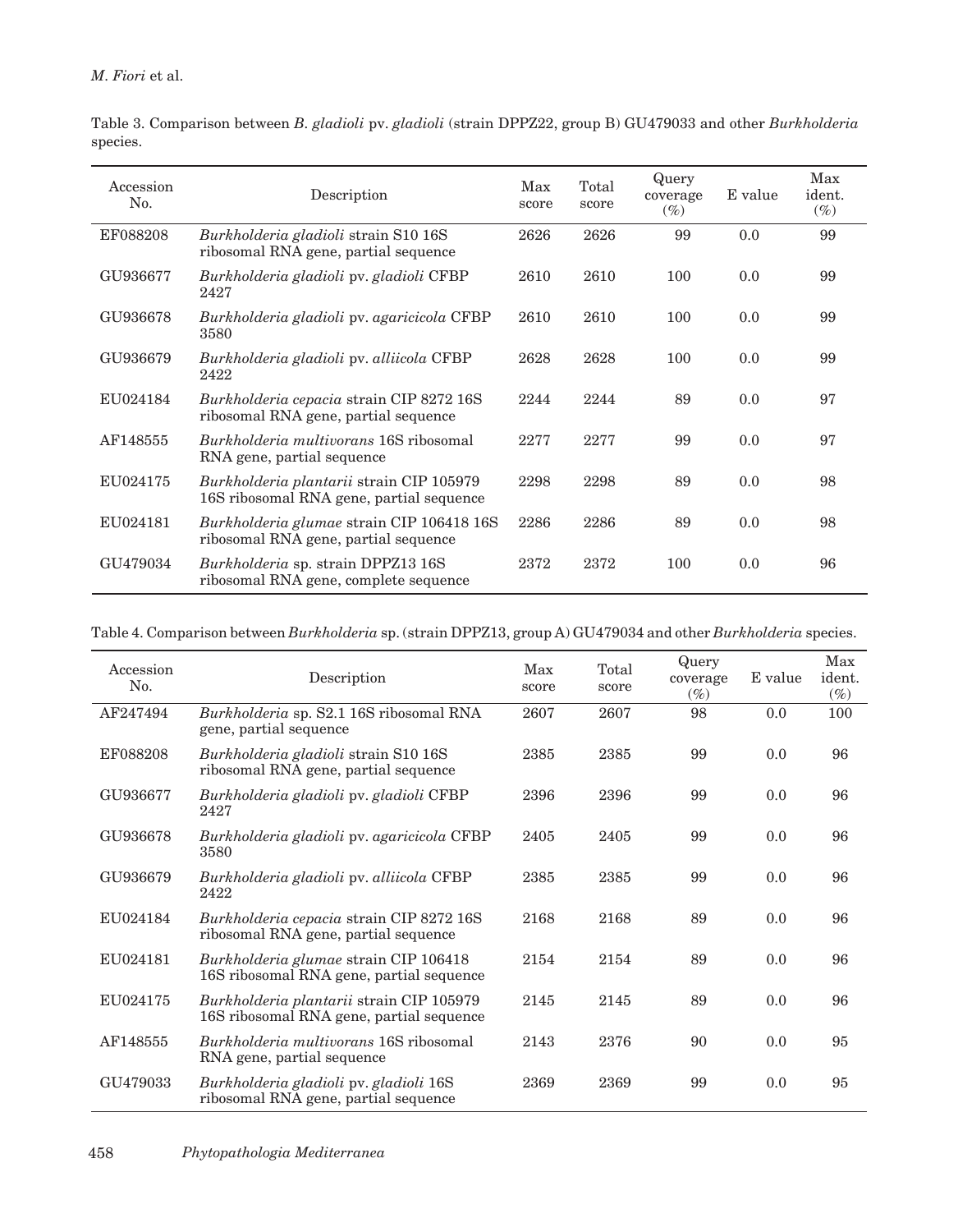Table 5. Comparison between *Burkholderia* sp. (strain DPPZ13, group A) *gyrB* gene sequence and other *Burkholderia* species.

| Accession No. | Description                                                                                                     | Max<br>score | Total<br>score | Query<br>coverage<br>$(\%)$ | E value | Max<br>ident.<br>$(\%)$ |
|---------------|-----------------------------------------------------------------------------------------------------------------|--------------|----------------|-----------------------------|---------|-------------------------|
| CP000086      | Burkholderia thailandensis E264 chromosome<br>I, complete sequence.                                             | 1258         | 1320           | 95                          | 0.0     | 90                      |
| AB207070      | Burkholderia glumae gyrB gene for DNA<br>gyrase subunit B, partial cds, isolate: H94                            | 1218         | 1218           | 95                          | 0.0     | 88                      |
| AP009385      | Burkholderia multivorans ATCC 17616 DNA,<br>complete genome, chromosome 1                                       | 1186         | 1228           | 97                          | 0.0     | 87                      |
| AB190644      | Burkholderia plantarii gene for DNA gyrase<br>subunit B, partial cds, strain: MAFF 302381                       | 1007         | 1053           | 82                          | 0.0     | 87                      |
| AB190575      | Burkholderia cepacia gene for DNA gyrase<br>subunit B, partial cds, strain: ATCC 25416                          | 980          | 1047           | 81                          | 0.0     | 87                      |
| AB220902      | Burkholderia gladioli pv. agaricicola gyrB for<br>DNA gyrase subunit B, partial cds, strain:<br>GTC1730         | 962          | 1011           | 82                          | 0.0     | 86                      |
| AB190640      | Burkholderia gladioli pv. alliicola gene for<br>DNA gyrase subunit B, partial cds, strain:<br><b>ATCC 19302</b> | 971          | 1020           | 82                          | 0.0     | 86                      |
| AB190622      | <i>Burkholderia gladioli</i> gene for DNA gyrase<br>subunit B, partial cds, strain: MAFF 302385                 | 944          | 993            | 82                          | 0.0     | 86                      |

## **Discussion**

The genus *Burkholderia* includes opportunistic or obligate plant, animal and human pathogens. Also included are species and strains that are beneficial to plants (Compant *et al*., 2008). Originally, plant pathogenic strains were included in the genus *Pseudomonas* (Severini 1913; McCulloch, 1921). Currently, these bacteria are included in *Burkholderia* (Yabuuchi *et al*., 1992).

Two groups of bacterial pathogens isolated from diseased saffron plants were characterized in the present study. Preliminary identification of the ten isolates of group B (Table 1 and Table 2) was based on results of biochemical and physiological tests and Biolog analysis. On the basis of these characteristics they could be ascribed to *B. gladioli*. Further differentiation from the isolates of the group A was based on pathogenicity on gladiolus and lily; on the basis of these results they can be ascribed to the pathovar *gladioli.*

*Burkholderia gladioli* is an heterogeneous species with phenotypic and genetic variability. Their discrimination is based mainly on pathogenicity (Saddler, 1994). The species was divided into three pathovars (pv. *gladioli,* pv. *alliicola* and pv. *agaricicola*) based on their host ranges (Young *et al*., 1996). *Burkholderia gladioli* pv. *gladioli* causes rot of stems and corms mainly on *Gladiolus* and *Iris* spp. and other plants (e.g. orchids) including *Crocus* species, rot of rice, and leaf spots and blight of ferns (Saddler, 1994; Ura *et al*., 2006; Compant *et al*., 2008; Nandakumar *et al*., 2009). On saffron this pathogen was only reported in China as the causal agent of corm rot (Xu and Ge, 1990). This bacterium is also an opportunistic human pathogen and may be involved in various nosocomial infections observed in cystic fibrosis patients (Bauernfeind *et al*., 1998).

The identification of group B isolates was confirmed also using genomic analyses: PCR (Whitby *et al*., 2000) (Figure 3) and RFLP of the 16S rDNA fragments produced the same patterns (B, D, F) of the type strain *B. gladioli* pv. *gladioli* CFBP 2427 (Segonds *et al*., 1999) (Figure 4).

Sequencing of the 16S rDNA gene was useful for strain differentiation and to compare the saffron isolates with *Burkholderia* spp. reported in Genbank.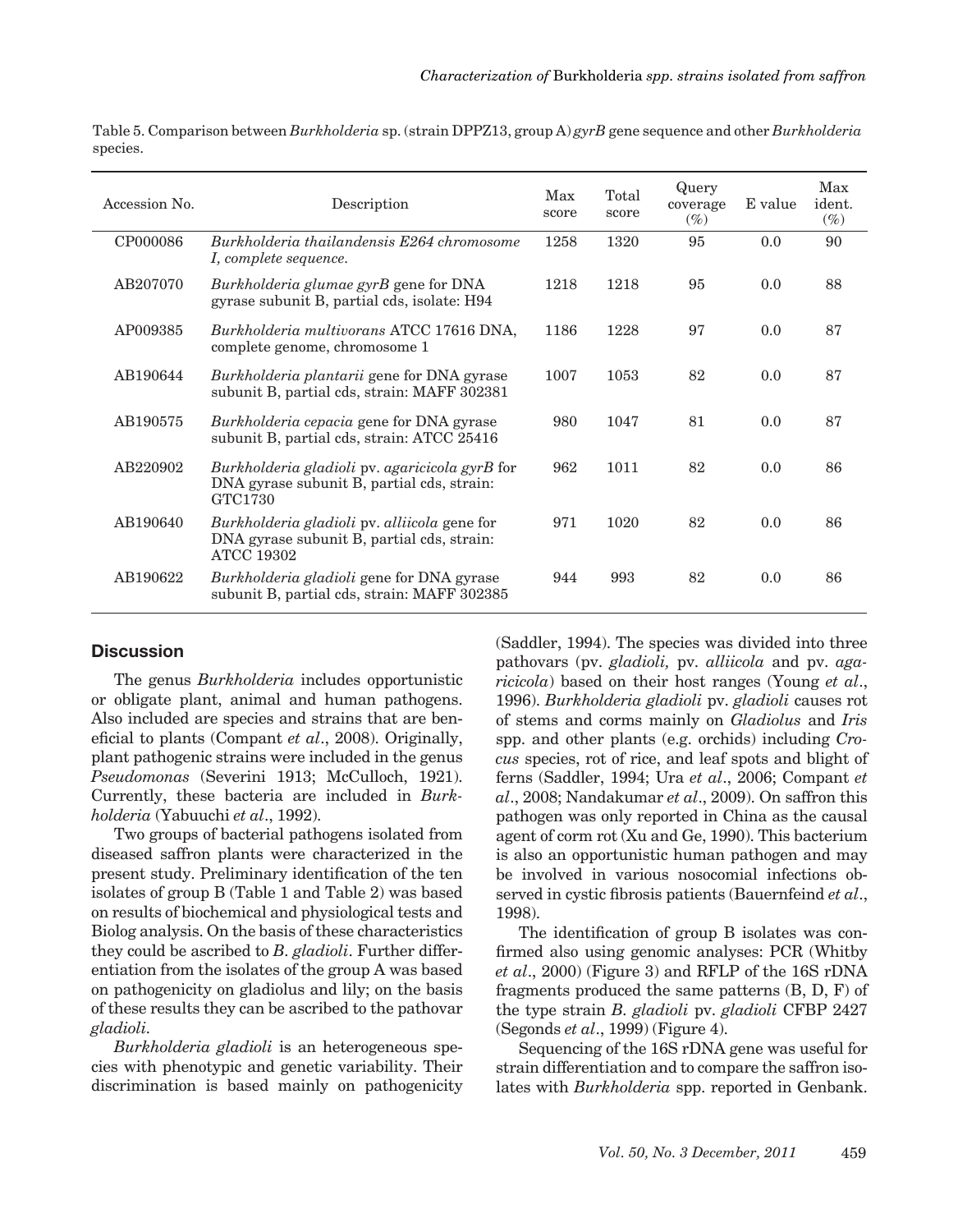Sequences of the strains belonging to the group B had the most significant similarity (99%) with the 16S ribosomal RNA gene sequence of *B. gladioli* EF088208. The sequence GU479033, representative of this group, was compared with other *Burkholderia* species and a similarity of 99% was found also with the sequences of *B. gladioli* pv. *gladioli* CFBP 2427 (GU936677), *B. gladioli* pv. *agaricicola* CFBP 3580 (GU936678) and *B. gladioli* pv. *alliicola* CFBP 2422 (GU936679) (Table 3). These three sequences were very similar and not distinguishable. For example, the sequences of *B. gladioli* EF088208 and *B. gladioli* pv. *alliicola* GU936679 were identical.

Isolates of group A were pathogenic on saffron, but not pathogenic on gladiolus and lily. On the basis of the results of biochemical and physiological tests they can be ascribed to *B. gladioli*. The differences recorded in some tests (Table 1), except the lack of growth at pH 4, have also been reported elsewhere (Palleroni, 1984; Saddler, 1994; Chun and Jones, 2001).

The results of Biolog and molecular analyses did not allow us to identify the group A isolates. It was not possible either to reach species determination by 16S sequencing. BLAST analysis of *Burkholderia* sp. sequence GU479034, representative of this second group, showed the highest similarity (99%) with *Burkholderia* sp. AF247494. The comparison of GU479034 with *B. gladioli* sequences gave a similarity of 96% for all the pathovars reported above, while it was 95% with the saffron strain *B. gladioli*  pv. *gladioli* GU479033 (Table 4). We also found that GU479034 had 41 nucleotides which differed from all the other *Burkholderia* species considered. These could be peculiar bases of a new *Burkholderia* species. In addition, even the analysis of the *gyrB* gene did not give complete identification, as the similarity with the sequences available in Genbank was not sufficiently high to determine the species (Table 5).

In conclusion, these strains of bacteria, which have the ability to cause softrot in saffron, are close to *B. gladioli.* Therefore, further studies are necessary to verify if the isolates of this group belong to a new species or pathovar of this bacterium.

# **Literature cited**

Altschul S.F., T.L. Madden, A.A. Schäffer, J. Zhang, Z. Zhang, W. Miller and D.J. Lipman, 1997. Gapped BLAST and PSI-BLAST: a new generation of protein database search programs. *Nucleic Acids Research* 25, 3389–3402.

- Bauernfeind A., I. Schneider, R. Jungwirth and C. Roller, 1998. Discrimination of *Burkholderia gladioli* from other *Burkholderia* species detectable in cystic fibrosis patients by PCR. *Journal of Clinical Microbiol*ogy 36 (9), 2748–2751.
- Cappelli C., R. Buonaurio and A. Polverari, 1991. Occurrence of *Penicillium corymbiferum* on saffron in Italy. *Plant Path*ology 40, 148–149.
- Cappelli C., 1994. Occurrence of *Fusarium oxysporum* f. sp. *gladioli* on saffron in Italy. *Phytopathologia Mediterranea* 33, 93–94.
- Carta C., M. Fiori and A. Franceschini, 1982. Il "marciume carbonioso" dei bulbi dello zafferano (*Crocus sativus* L.). *Studi Sassaresi, Annali della Facoltà di Agraria, Università di Sassari* XXIX, 193–197.
- Chen J. and J.S. Chen, 2000. Occurrence and control of mosaic disease (turnip mosaic virus) in saffron (*Crocus sativus*). *Zhejiang Nongye Kexue* 3, 132–135.
- Chenna R., H. Sugawara, T. Koike, R. Lopez, T.J. Gibson, D.G. Higgins and J.D. Thompson, 2003. Multiple sequence alignment with the Clustal series of programs. *Nucleic Acids Research* 31, 3497–500.
- Chun W. and J.B. Jones, 2001. II. Gram-negative Bacteria. Burkholderia. In: *Laboratory Guide for Identification of Plant Pathogenic Bacteria*. Third Edition. (Schaad N.W., Jones J.B., Chun W. ed.), APS Press, St. Paul, MN, USA, 139–150.
- Compant S., J. Nowak, T. Coenye, C. Clément and Ait Barka E., 2008. Diversity and occurrence of *Burkholderia* spp. in the natural environment. *FEMS Microbiology Reviews* 32, 607–626.
- Fiori M., 2002. Avversità. In: *Zafferano. Storia, Cultura, Coltivazione e Impiego a San Gavino Monreale e in Sardegna*. (F. Sanna, ed.) E.R.S.A.T. Centro Zonale di Guspini. Medio Campidano, Sardinia, Italy, 68–73.
- Fiori M., S. Virdis and A. Schiaffino, 2005. A bacterial disease of saffron caused by *Burkholderia gladioli* and *Pseudomonas* spp. In: *Atti del XII Congresso Nazionale S.I.Pa.V. Reggio Calabria, 29 settembre–1 Ottobre 2005, Journal of Plant Pathology* 87 (4, special issue), 294.
- Fiori M., G. Falchi, M. Quaglia and C. Cappelli, 2007. Saffron (*Crocus sativus* L.) diseases in Italy. In: *Atti del XIV Congresso Nazionale SIPaV. Perugia 18–21 Settembre 2007*, *Journal of Plant Pathology* 89 (3, special issue), 55.
- Francesconi A., 1973. The rotting of bulbs of *Crocus sativus* L. by *Penicillium cyclopium* Westling. *Annali di Botanica* 32, 63–70.
- Friedrich M., R.J. Grosser, E.A. Kern, W.P. Inskeep and D.M. Ward, 2000. Effect of model sorptive phases on phenanthrene biodegradation: molecular analysis of enrichments and isolates suggests selection based on bioavailability. *Applied and Environmental Microbiology* 66 (7), 2703–2710.
- Garcia-Jimenez J. and A. Alfaro-Garcia., 1987. *Fusarium oxysporum* Schecht. as causal agent of a seedborne disease of saffron (*Crocus sativus* L.). In: *Proceedings of*